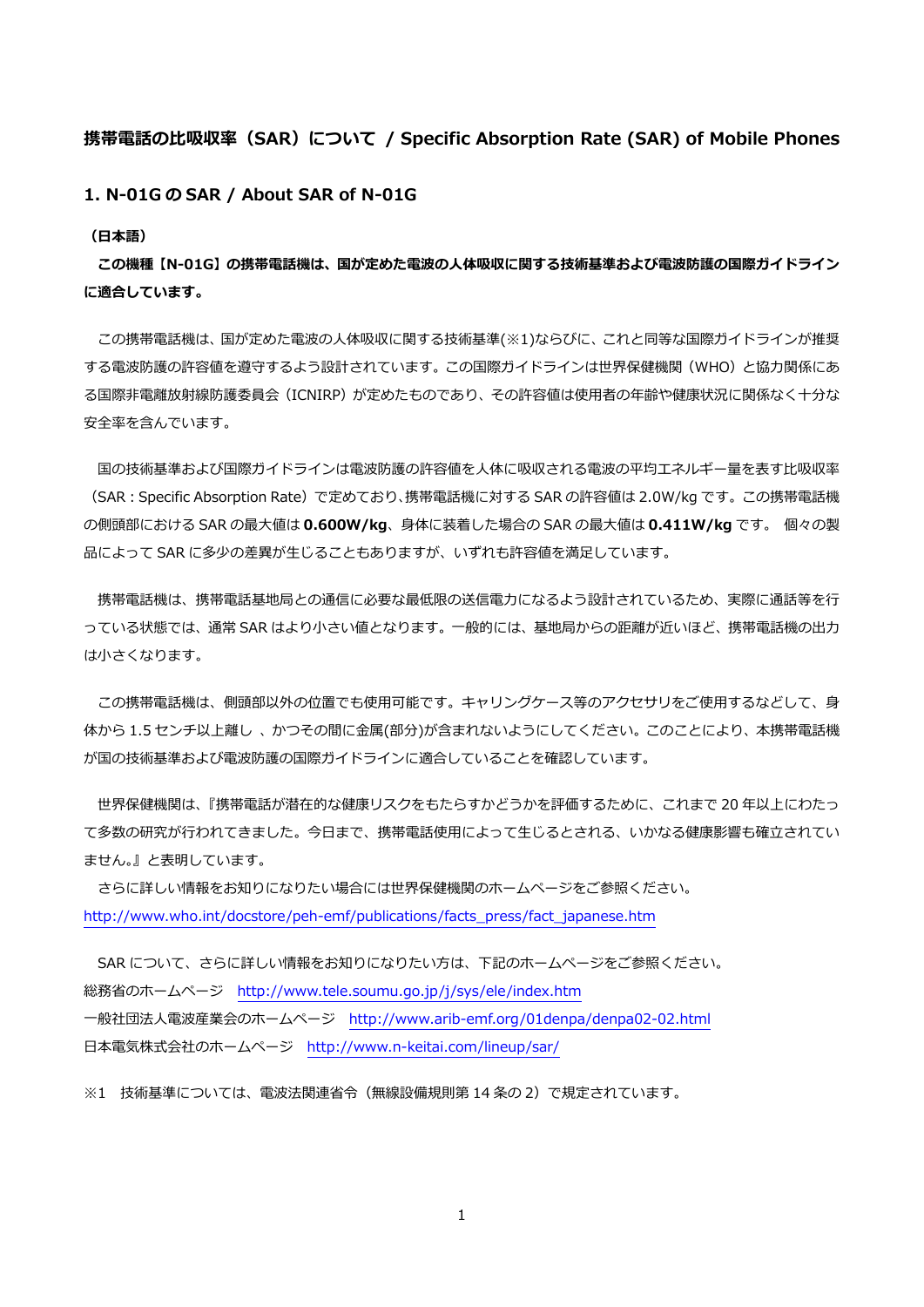#### **(In English)**

# **This model [N-01G] mobile phone complies with Japanese technical regulations and international guidelines regarding exposure to radio waves.**

This mobile phone was designed in observance of Japanese technical regulations regarding exposure to radio waves (\*1) and limits to exposure to radio waves recommended by a set of equivalent international guidelines. This set of international guidelines was set out by the International Commission on Non-Ionizing Radiation Protection (ICNIRP), which is in collaboration with the World Health Organization (WHO), and the permissible limits include a substantial safety margin designed to assure the safety of all persons, regardless of age and health condition.

The technical regulations and international guidelines set out limits for radio waves as the Specific Absorption Rate, or SAR, which is the value of absorbed energy in any 10 grams of tissue over a 6-minute period. The SAR limit for mobile phones is 2.0 W/kg. The highest SAR value for this mobile phone when tested for use at the ear is **0.600 W/kg** and when worn on the body is **0.411 W/kg**. There may be slight differences between the SAR levels for each product, but they all satisfy the limit.

The actual SAR of this mobile phone while operating can be well below that indicated above. This is due to automatic changes to the power level of the device to ensure it only uses the minimum required to reach the network. Therefore in general, the closer you are to a base station, the lower the power output of the device.

This mobile phone can be used in positions other than against your ear. Please keep the mobile phone farther than 1.5 cm away from your body by using such as a carrying case or a wearable accessory without including any metals. This mobile phone satisfies the technical regulations and international guidelines.

The World Health Organization has stated that "a large number of studies have been performed over the last two decades to assess whether mobile phones pose a potential health risk. To date, no adverse health effects have been established as being caused by mobile phone use."

Please refer to the WHO website if you would like more detailed information. http://www.who.int/docstore/peh-emf/publications/facts\_press/fact\_english.htm

Please refer to the websites listed below if you would like more detailed information regarding SAR. Ministry of Internal Affairs and Communications Website: http://www.tele.soumu.go.jp/e/sys/ele/index.htm Association of Radio Industries and Businesses Website: http://www.arib-emf.org/01denpa/denpa02-02.html (in Japanese only)

NEC Corporation Website: http://www.n-keitai.com/lineup/sar/ (in Japanese only)

\*1 Technical regulations are defined by the Ministerial Ordinance Related to Radio Law (Article 14-2 of Radio Equipment Regulations).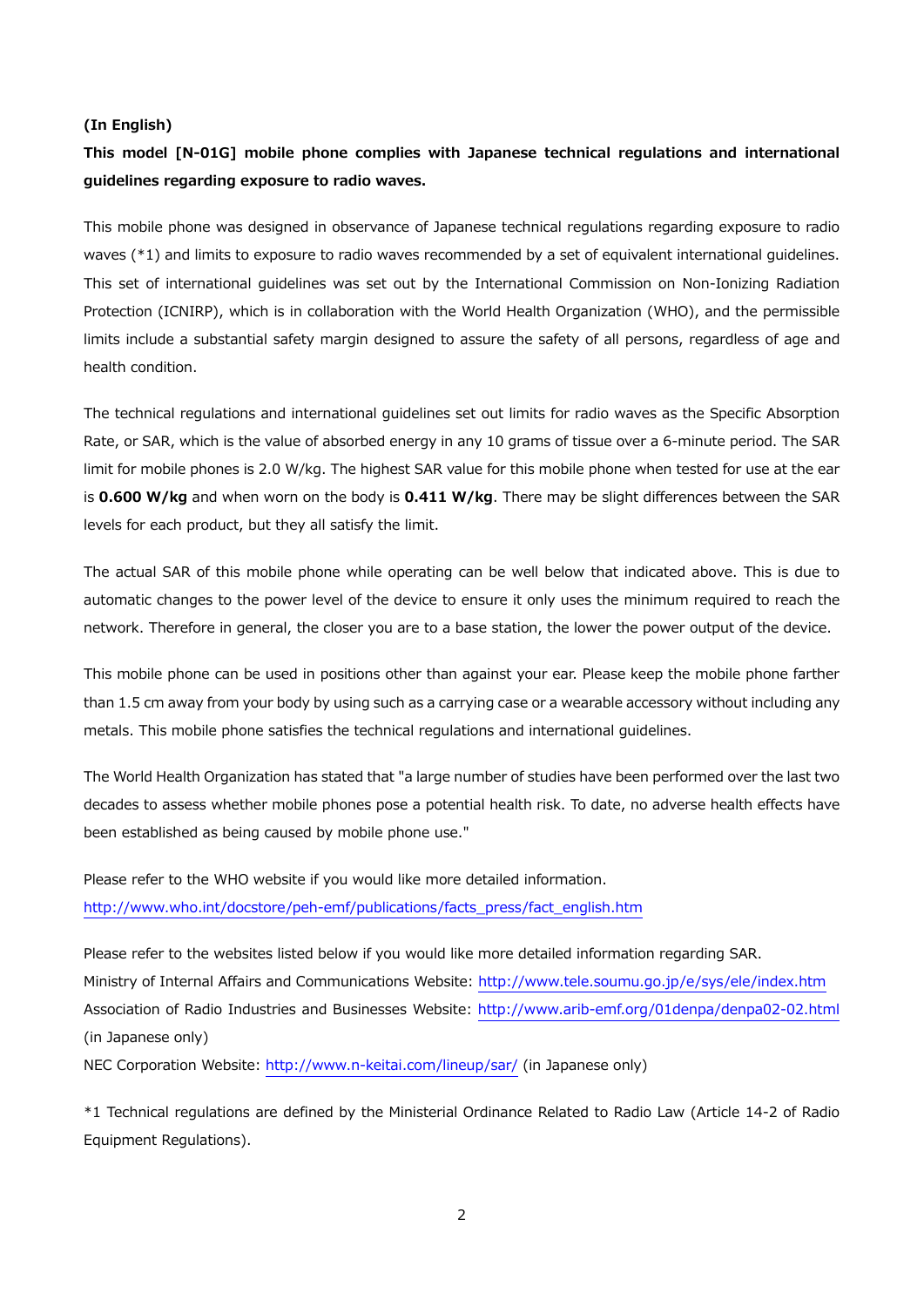## **2. About SAR of N-01G for FCC RF exposure requirements**

# **Radio Wave Exposure and Specific Absorption Rate (SAR) Information**

# **Radio Frequency (RF) Signals**

THIS MODEL PHONE MEETS THE U.S. GOVERNMENT'S REQUIREMENTS FOR EXPOSURE TORADIO WAVES.

Your wireless phone contains a radio transmitter and receiver. Your phone is designed and manufactured not to exceed the emission limits for exposure to radio frequency (RF) energy set by the Federal Communications Commission of the U.S. Government. These limits are part of comprehensive guidelines and establish permitted levels of RF energy for the general population. The guidelines are based on standards that were developed by independent scientific organizations through periodic and thorough evaluation of scientific studies.

The exposure standard for wireless mobile phones employs a unit of measurement known as the Specific Absorption Rate (SAR). The SAR limit set by the FCC is 1.6W/kg.\* Tests for SAR are conducted using standard operating positions accepted by the FCC with the phone transmitting at its highest certified power level in all tested frequency bands. Although the SAR is determined at the highest certified power level, the actual SAR level of the phone while operating can be well below the maximum value. This is because the phone is designed to operate at multiple power levels so as to use only the power required to reach the network. In general, the closer you are to a wireless base station antenna, the lower the output.

Before a phone model is available for sale to the public, it must be tested and certified to the FCC that it does not exceed the limit established by the U.S. government-adopted requirement for safe exposure. The tests are performed on position and locations (for example, at the ear and worn on the body) as required by FCC for each model. The highest SAR value for this model phone as reported to the FCC when tested for use at the ear is **0.57 W/kg**, and when worn on the body, is **0.46 W/kg**. (Body-worn measurements differ among phone models, depending upon available accessories and FCC requirements). While there may be differences between the SAR levels of various phones and at various positions, they all meet the U.S. government requirement.

The FCC has granted an Equipment Authorization for this model phone with all reported SAR levels evaluated as in compliance with the FCC RF exposure guidelines. SAR information on this model phone is on file with the FCC and can be found under the Display Grant section at http://www.fcc.gov/oet/ea/fccid/ after search on FCC ID **A98-OFM7739**.

For body worn operation, this phone has been tested and meets the FCC RF exposure guidelines. Please use an accessory designated for this product or an accessory which contains no metal and which positions the handset a minimum of 1.5 cm from the body.

Non-compliance with the above restrictions may result in violation of FCC RF Exposure guidelines.

\* In the United States, the SAR limit for wireless mobile phones used by the public is 1.6 watts/kg (W/kg) averaged over one gram of tissue. SAR values may vary depending upon national reporting requirements and the network band.